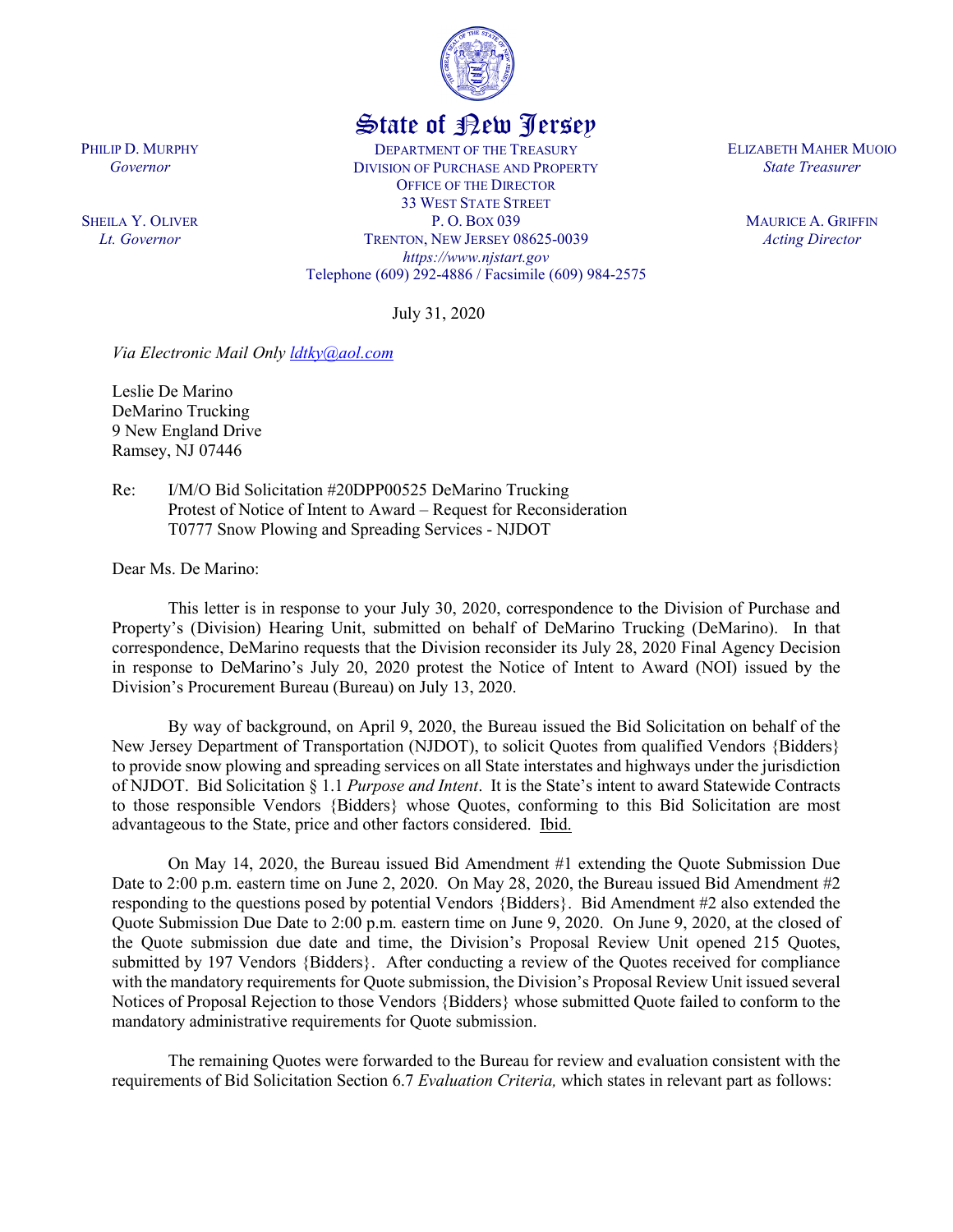DeMarino Trucking Bid Solicitation #20DPP000525 Page 2 of 5

## **6.7.1.3 OTHER EQUIPMENT**

The Division intends to make multiple awards to {Bidders} submitting an All-Inclusive Hourly Rate for other equipment on price lines 313-321. The hourly rates submitted on price lines 313-321 will be evaluated for reasonableness.

After the review and evaluation of all Quotes received in response to the Bid Solicitation was completed, the Bureau completed a Recommendation Report which recommended Blanket P.O. awards to those responsible Vendors {Bidders} whose Quotes, conforming to the Bid Solicitation are most advantageous to the State, price and other factors considered. On July 13, 2020, the NOI was issued advising all Vendors {Bidders} that it was the State's intent to award Blanket P.O.s consistent with the Bureau's Recommendation Report.<sup>[1](#page-1-0)</sup> With respect to the Quote submitted by DeMarino, the Recommendation Report states in part:

> The Quote submitted by Leslie DeMarino (LD) was deemed by the Bureau to be responsive to all mandatory requirements of the Bid Solicitation. The Vendor {Bidder} is in compliance with ownership disclosure, certification of non-involvement in prohibited activities in Iran, business registration, MacBride Principles, disclosure of investigations and actions involving bidder, and source disclosure requirements.

> LD submitted a Quote for both Snow Plowing Services and Spreading Services. Additionally, LD submitted a Quote for the following Other Equipment - Class "H" Front End Loader - 4 to 6 CY. The Bureau determined that the Vendor {Bidder} was responsive for all Price Lines submitted as part of its Quote.

The Bureau recommended that DeMarino be awarded a Blanket P.O. for snow plowing and hauling price lines 6, 7, and other equipment for price line 318 for a Class "H" Front End Loader – 4 to 6 CY, for snow section 5220261.

In response to the July 13, 2020 NOI, on July 20, 2020, DeMarino submitted a protest to the Division challenging the intended Blanket P.O. awards. DeMarino alleged:

> As per N.J.A.C. 17:12-3-3 De Marino Trucking is protesting bid solicitation # 20DPP00525 T0777 intent to award to Deb Dot Enterprises. Deb Dot bid a Class G loader for section # 5211263 at \$150.00 per hour. De Marino Trucking bid a Class H loader for section # 5211263 at \$142.00 per hour. De Marino Trucking is supplying a bigger loader for less money per hour as such we feel this award should be made to De Marino Trucking.

[De Marino's July 20, 2020, Protest Email.]

l

On July 23, 2020, the Division issued a final agency decision which concluded "De Marino did not bid on Price Line 317, it cannot be eligible for an award for that Price Line."

<span id="page-1-0"></span><sup>&</sup>lt;sup>1</sup> The list of Vendors {Bidders} who are recommended to receive a Blanket P.O. award are listed in the Bureau's July 9, 2020 Recommendation Report.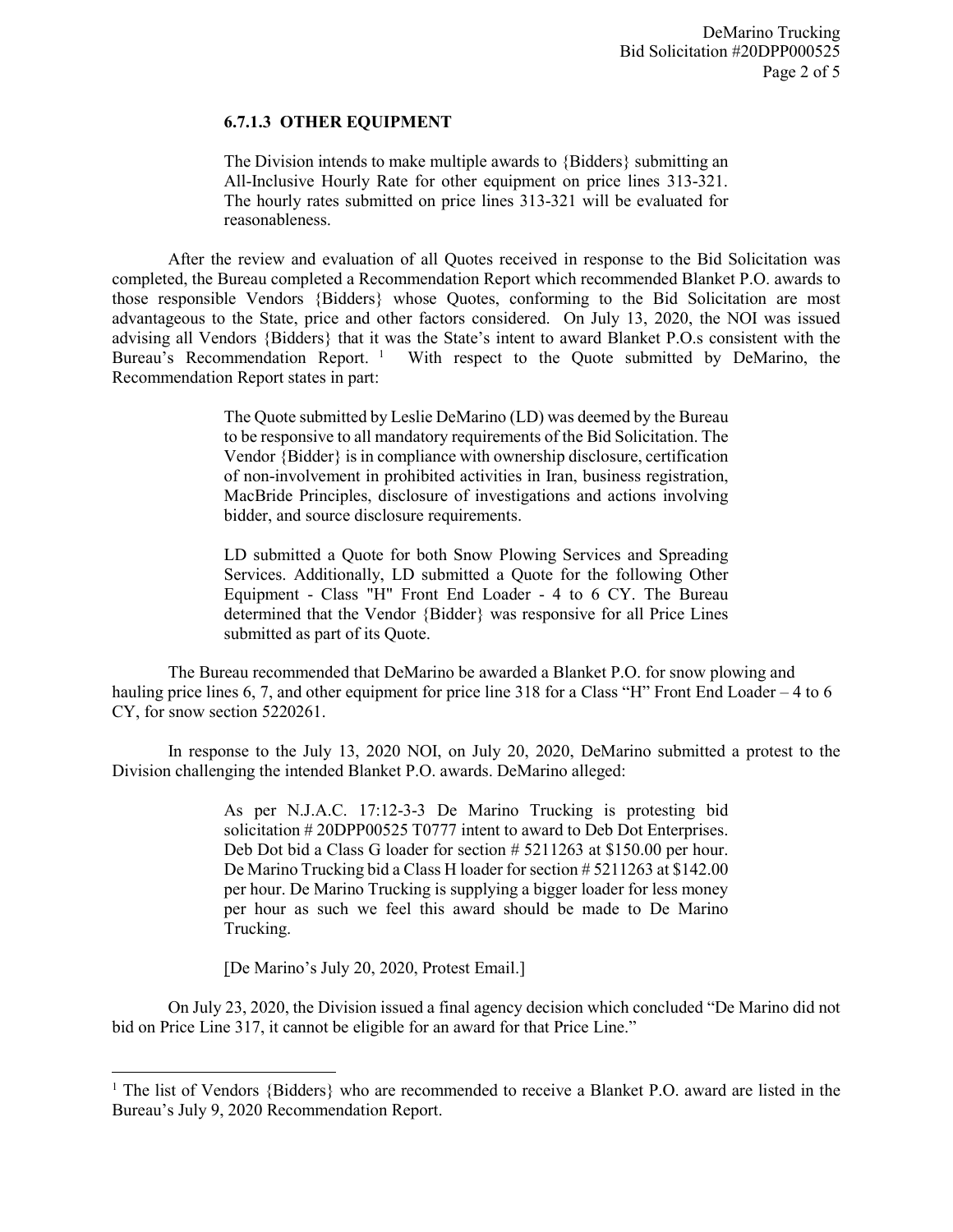On July 30, 2020, the Division received DeMarino's request for reconsideration which stated:

After looking at my bid, I feel strongly you missed something. I made a bid on that location.

[De Marino's July 30, 2020, Reconsideration Email.]

In consideration of DeMarino's request for reconsideration, I have reviewed the record of this procurement, including the Bid Solicitation, the submitted Quotes, the relevant statutes, regulations, and case law. This review of the record has provided me with the information necessary to determine the facts of this matter and to render an informed Final Agency Decision on the merits of the protest. I set forth herein the Division's Final Agency Decision.

After further review of the record of this procurement, there is no evidence that the Quote submitted by DeMarino contained a bid on Price Line 317, however it appears that DeMarino submitted two State-Supplied Price Sheets for Snow Plowing and Hauling Services; one included a Quote for Price Line 318 for Snow Section 5220261, and one included a Quote for Price Line 318 for Snow Section 5211263. A screenshot of the pertinent page of DeMarino's submitted State-Supplied Price Sheet for Snow Section 5220261 is shown below:

|                | <b>Vendor {Bidder} Name:</b>                                                                                            |                |                              |                                                                                                    |                                                                                              |                                                                  |                                                  |
|----------------|-------------------------------------------------------------------------------------------------------------------------|----------------|------------------------------|----------------------------------------------------------------------------------------------------|----------------------------------------------------------------------------------------------|------------------------------------------------------------------|--------------------------------------------------|
|                |                                                                                                                         |                |                              |                                                                                                    |                                                                                              |                                                                  |                                                  |
|                | Please reference Section 4.4.5.2 of the Bid Solicitation                                                                |                |                              |                                                                                                    |                                                                                              |                                                                  |                                                  |
| <b>LINE NO</b> | <b>DESCRIPTION</b>                                                                                                      |                |                              | <b>1ST PREFERENCE:</b>                                                                             | 2ND PREFERENCE:                                                                              | ALL-INCLUSIVE HOURLY<br><b>RATE SNOW PLOWING</b>                 | ALL-INCLUSIVE HOURLY<br><b>RATE HAULING ONLY</b> |
|                |                                                                                                                         | arr            | <b>UNIT</b>                  | ALL-INCLUSIVE HOURLY RATE:<br><b>CLASS A AND/OR CLASS B SNOW</b><br>PLOWING TRUCK - WITH SNOW PLOW | ALL-INCLUSIVE HOURLY RATE: CLASS A<br>AND/OR CLASS B SNOW PLOWING TRUCK<br>WITHOUT SNOW PLOW | <b>SUPERINTENDENT</b>                                            |                                                  |
|                | SNOW PLOWING SERVICES - D.O.T.                                                                                          |                |                              |                                                                                                    |                                                                                              |                                                                  |                                                  |
|                | <b>REGION: CENTRAL CREW 337 CLINTON</b><br>SUBREGION: C1                                                                |                |                              |                                                                                                    |                                                                                              |                                                                  |                                                  |
|                | SNOW SECTION: 5337266                                                                                                   |                | <b>HOURLY</b>                |                                                                                                    |                                                                                              |                                                                  |                                                  |
| 310            |                                                                                                                         | $\blacksquare$ | <b>RATE</b>                  |                                                                                                    |                                                                                              |                                                                  |                                                  |
|                | INTERSTATE 78, COKESBURY ROAD, LEBANON BORO. TO RATTLESNAKE BRIDGE ROAD, BEDMINSTER (MP.<br>20.78 TO 27.1)              |                |                              |                                                                                                    |                                                                                              |                                                                  |                                                  |
|                |                                                                                                                         |                |                              |                                                                                                    |                                                                                              |                                                                  |                                                  |
|                | <b>IUMBER OF TRUCKS REQUIRED: 7</b><br>SNOW PLOWING SERVICES - D.O.T.                                                   |                |                              |                                                                                                    |                                                                                              |                                                                  |                                                  |
| 311            | REGION: SOUTH CREW 434 RED LION                                                                                         |                |                              |                                                                                                    |                                                                                              |                                                                  |                                                  |
|                | SUBREGION: S2                                                                                                           |                | <b>HOURLY</b>                |                                                                                                    |                                                                                              |                                                                  |                                                  |
|                | SNOW SECTION: 5434265<br>RT 70 FROM RT 206 (MP 18.6) TO THE 70/72 CIRCLE (MP 26.4)<br>RT 70 FROM 70/72 CIRCLE           | ٠              | <b>RATE</b>                  |                                                                                                    |                                                                                              |                                                                  |                                                  |
|                | (MP 26.4) TO BURLINGTON/OCEAN COUNTY LINE (MP 33.5)                                                                     |                |                              |                                                                                                    |                                                                                              |                                                                  |                                                  |
|                | NUMBER OF TRUCKS REQUIRED: 4                                                                                            |                |                              |                                                                                                    |                                                                                              |                                                                  |                                                  |
|                | SNOW PLOWING SERVICES - D.O.T.<br>REGION: SOUTH CREW 434 RED LION                                                       |                |                              |                                                                                                    |                                                                                              |                                                                  |                                                  |
|                | SUBREGION: 52                                                                                                           |                |                              |                                                                                                    |                                                                                              |                                                                  |                                                  |
| 312            | SNOW SECTION: 5434262<br>RT 206 FROM RT 30 (MP 0.0) TO ATSION LAKE RANGER STATION MP(7.35)<br><b>RT 206 FROM ATSION</b> | ٠              | <b>HOURLY</b><br>RATE        |                                                                                                    |                                                                                              |                                                                  |                                                  |
|                | LAKE RANGER STATION (MP 7.35) TO RT 70 (MP 17.66)                                                                       |                |                              |                                                                                                    |                                                                                              |                                                                  |                                                  |
|                | UMBER OF TRUCKS REQUIRED: 4                                                                                             |                |                              |                                                                                                    |                                                                                              |                                                                  |                                                  |
|                |                                                                                                                         |                |                              | <b>SNOW PLOWING SERVICES/ OTHER EQUIPMENT</b>                                                      |                                                                                              |                                                                  |                                                  |
| <b>LINE NO</b> | <b>DESCRIPTION</b>                                                                                                      | orv            | LINIT                        | QUANTITY OF TRUCKS AVAILABLE                                                                       | <b>NCLUDE SNOW SECTION FOR EQUIPMENT</b><br>(E.G. SNOW SECTION 546263)                       | ALL-INCLUSIVE HOURS<br><b>RATE FOR OTHER</b><br><b>EQUIPMENT</b> | DO NOT USE                                       |
| 313            | CLASS "C" GRADER - 20,000 TO 27,999 LBS                                                                                 | $\blacksquare$ | <b>HOURLY</b><br>RATE        |                                                                                                    |                                                                                              |                                                                  |                                                  |
| 314            | CLASS "D" GRADER - 28,000 LBS AND UP                                                                                    | $\blacksquare$ | <b>HOURLY</b><br>RATE        |                                                                                                    |                                                                                              |                                                                  |                                                  |
| 315            | LASS "E" FRONT END LOADER - 1 % TO 2 CY                                                                                 | $\blacksquare$ | <b>HOURLY</b><br>RATE        |                                                                                                    |                                                                                              |                                                                  |                                                  |
| 316            | <b>CLASS "F" FRONT END LOADER - 2 % - 2 % CY</b>                                                                        | $\blacksquare$ | <b>HOURLY</b><br>RATE        |                                                                                                    |                                                                                              |                                                                  |                                                  |
|                |                                                                                                                         |                | <b>RATE</b>                  |                                                                                                    |                                                                                              |                                                                  |                                                  |
| 318            | <b>CLASS "H" FRONT END LOADER - 4 TO 6 CY</b>                                                                           | $\mathbf{I}$   | <b>HOURLY</b><br>RATE        | s                                                                                                  | <b>SNOW SEC 5220261</b>                                                                      | s<br>142.00                                                      |                                                  |
|                | CLASS "T' FRONT END LOADER - 6 % CY TO 8 CY                                                                             |                | RATE                         |                                                                                                    |                                                                                              |                                                                  |                                                  |
| 320            | CLASS "J" FRONT END LOADER - 8 % CY TO 10 CY                                                                            | ۹              | <b>HOURLY</b><br><b>RATE</b> |                                                                                                    |                                                                                              |                                                                  |                                                  |
| 321            | LASS "K" FRONT END LOADER - 10 % CY AND UP                                                                              | ٠              | <b>HOURLY</b><br>RATE        |                                                                                                    |                                                                                              |                                                                  |                                                  |
|                |                                                                                                                         |                |                              |                                                                                                    |                                                                                              |                                                                  |                                                  |

A screenshot of the pertinent page of De Marino's second State-Supplied Price Sheet, submitted for Snow Plowing and Hauling Services for Price Line 318, Snow Section 5211263, is shown below.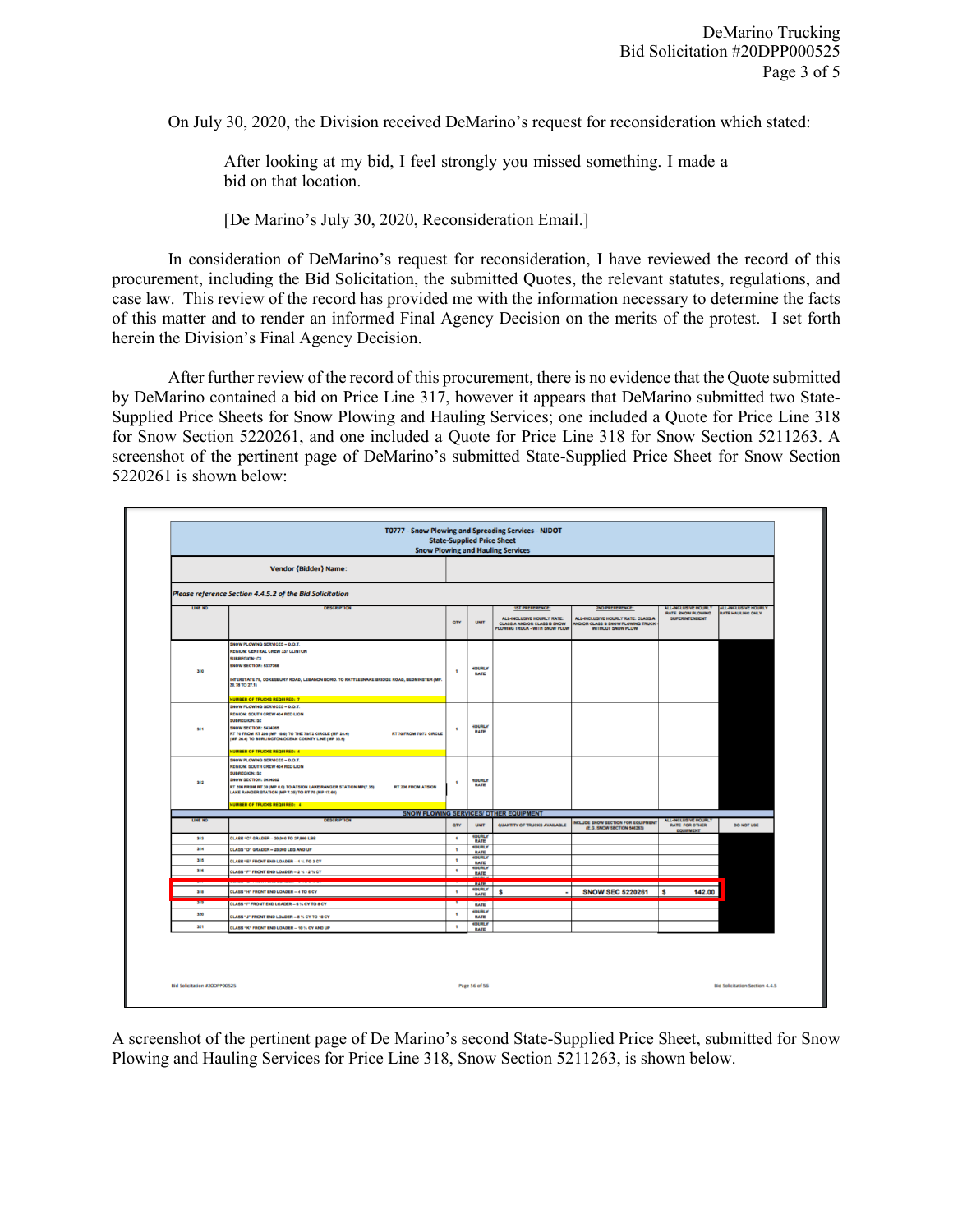|                                     |                                                                                                                                              |                | <b>State-Supplied Price Sheet</b>                                                                                                                                                                                                       | T0777 - Snow Plowing and Spreading Services - NJDOT<br><b>Snow Plowing and Hauling Services</b> |                                                                        |                                           |                                       |  |
|-------------------------------------|----------------------------------------------------------------------------------------------------------------------------------------------|----------------|-----------------------------------------------------------------------------------------------------------------------------------------------------------------------------------------------------------------------------------------|-------------------------------------------------------------------------------------------------|------------------------------------------------------------------------|-------------------------------------------|---------------------------------------|--|
|                                     | <b>Vendor {Bidder} Name:</b>                                                                                                                 |                |                                                                                                                                                                                                                                         |                                                                                                 |                                                                        |                                           |                                       |  |
|                                     | Please reference Section 4.4.5.2 of the Bid Solicitation                                                                                     |                |                                                                                                                                                                                                                                         |                                                                                                 |                                                                        |                                           |                                       |  |
| <b>LINE NO</b>                      | <b>DESCRIPTION</b>                                                                                                                           |                | ALL-INCLUSIVE HOURLY<br>ALL-INCLUSIVE HOURLY<br><b>1ST PREFERENCE:</b><br>2ND PREFERENCE:<br>RATE SNOW PLOWING<br><b>RATE HAULING ONLY</b><br>ALL-INCLUSIVE HOURLY RATE: CLASS A<br>ALL-INCLUSIVE HOURLY RATE:<br><b>SUPERINTENDENT</b> |                                                                                                 |                                                                        |                                           |                                       |  |
|                                     |                                                                                                                                              | arr            | <b>UNIT</b>                                                                                                                                                                                                                             | <b>CLASS A AND/OR CLASS B SNOW</b><br>PLOWING TRUCK - WITH SNOW PLOW                            | ANDIOR CLASS B SNOW PLOWING TRUCK<br>WITHOUT SNOW PLOW                 |                                           |                                       |  |
|                                     | SNOW PLOWING SERVICES - D.O.T.<br><b>REGION: CENTRAL CREW 337 CLINTON</b>                                                                    |                |                                                                                                                                                                                                                                         |                                                                                                 |                                                                        |                                           |                                       |  |
|                                     | <b>SUBREGION: C1</b>                                                                                                                         |                |                                                                                                                                                                                                                                         |                                                                                                 |                                                                        |                                           |                                       |  |
| 310                                 | SNOW SECTION: 5337266                                                                                                                        |                | <b>HOURLY</b>                                                                                                                                                                                                                           |                                                                                                 |                                                                        |                                           |                                       |  |
|                                     | INTERSTATE 78, COKESBURY ROAD, LEBANON BORO. TO RATTLESNAKE BRIDGE ROAD, BEDMINSTER (MP.                                                     |                | <b>RATE</b>                                                                                                                                                                                                                             |                                                                                                 |                                                                        |                                           |                                       |  |
|                                     | 20.78 TO 27.11                                                                                                                               |                |                                                                                                                                                                                                                                         |                                                                                                 |                                                                        |                                           |                                       |  |
|                                     | <b>NUMBER OF TRUCKS REQUIRED: 7</b>                                                                                                          |                |                                                                                                                                                                                                                                         |                                                                                                 |                                                                        |                                           |                                       |  |
|                                     | SNOW PLOWING SERVICES - D.O.T.<br>REGION: SOUTH CREW 434 RED LION                                                                            |                |                                                                                                                                                                                                                                         |                                                                                                 |                                                                        |                                           |                                       |  |
|                                     | SUBREGION: 82                                                                                                                                |                |                                                                                                                                                                                                                                         |                                                                                                 |                                                                        |                                           |                                       |  |
| 311                                 | SNOW SECTION: 5434265<br>RT 70 FROM RT 206 (MP 18.6) TO THE 70/72 CIRCLE (MP 26.4)<br><b>RT 70 FROM 70/72 CIRCLE</b>                         | ٠              | <b>HOURLY</b><br>RATE                                                                                                                                                                                                                   |                                                                                                 |                                                                        |                                           |                                       |  |
|                                     | (MP 26.4) TO BURLINGTON/OCEAN COUNTY LINE (MP 33.5)                                                                                          |                |                                                                                                                                                                                                                                         |                                                                                                 |                                                                        |                                           |                                       |  |
|                                     | <b>NUMBER OF TRUCKS REQUIRED: 4</b>                                                                                                          |                |                                                                                                                                                                                                                                         |                                                                                                 |                                                                        |                                           |                                       |  |
|                                     | SNOW PLOWING SERVICES - D.O.T.                                                                                                               |                |                                                                                                                                                                                                                                         |                                                                                                 |                                                                        |                                           |                                       |  |
|                                     | REGION: SOUTH CREW 434 RED LION<br>SUBREGION: 82                                                                                             |                |                                                                                                                                                                                                                                         |                                                                                                 |                                                                        |                                           |                                       |  |
| 312                                 | <b>SNOW SECTION: 5434262</b>                                                                                                                 | ٠              | <b>HOURLY</b>                                                                                                                                                                                                                           |                                                                                                 |                                                                        |                                           |                                       |  |
|                                     | RT 206 FROM RT 30 (MP 0.0) TO ATSION LAKE RANGER STATION MP(7.35)<br>RT 206 FROM ATSION<br>LAKE RANGER STATION (MP 7.35) TO RT 70 (MP 17.66) |                | RATE                                                                                                                                                                                                                                    |                                                                                                 |                                                                        |                                           |                                       |  |
|                                     | <b>NUMBER OF TRUCKS REQUIRED: 4</b>                                                                                                          |                |                                                                                                                                                                                                                                         |                                                                                                 |                                                                        |                                           |                                       |  |
| <b>LINE NO</b>                      | <b>DESCRIPTION</b>                                                                                                                           |                |                                                                                                                                                                                                                                         | <b>SNOW PLOWING SERVICES/ OTHER EQUIPMENT</b>                                                   |                                                                        | ALL-INCLUSIVE HOURLY                      |                                       |  |
|                                     |                                                                                                                                              | arv            | UNIT<br><b>HOURLY</b>                                                                                                                                                                                                                   | <b>QUANTITY OF TRUCKS AVAILABLE</b>                                                             | <b>NCLUDE SNOW SECTION FOR EQUIPMENT</b><br>(E.G. SNOW SECTION 546263) | <b>RATE FOR OTHER</b><br><b>EQUIPMENT</b> | DO NOT USE                            |  |
| 313                                 | CLASS "C" GRADER - 20,000 TO 27,999 LBS                                                                                                      | $\blacksquare$ | RATE<br><b>HOURLY</b>                                                                                                                                                                                                                   |                                                                                                 |                                                                        |                                           |                                       |  |
| 314                                 | CLASS "D" GRADER - 28,000 LBS AND UP                                                                                                         | ٠              | <b>RATE</b><br><b>HOURLY</b>                                                                                                                                                                                                            |                                                                                                 |                                                                        |                                           |                                       |  |
| 315                                 | CLASS "E" FRONT END LOADER - 1 % TO 2 CY                                                                                                     | $\blacksquare$ | RATE<br><b>HOURLY</b>                                                                                                                                                                                                                   |                                                                                                 |                                                                        |                                           |                                       |  |
| 316                                 | CLASS "F" FRONT END LOADER - 2 % - 2 % CY                                                                                                    | $\,$           | RATE                                                                                                                                                                                                                                    |                                                                                                 |                                                                        |                                           |                                       |  |
| 317                                 | ULADD "O" FRUNT END LUADER - 3 TO 3 TEST                                                                                                     | ×              | <b>RATE</b><br><b>HOURLY</b>                                                                                                                                                                                                            |                                                                                                 |                                                                        |                                           |                                       |  |
| 318                                 | CLASS "H" FRONT END LOADER - 4 TO 6 CY                                                                                                       | ٠              | <b>RATE</b>                                                                                                                                                                                                                             | S                                                                                               | <b>SNOW SEC 5211263</b>                                                | 142.00<br>s                               |                                       |  |
|                                     | CLASS "T" FRONT END LOADER - 6 % CY TO 8 CY                                                                                                  |                | RATE                                                                                                                                                                                                                                    |                                                                                                 |                                                                        |                                           |                                       |  |
| 320                                 | CLASS "J" FRONT END LOADER - 8 % CY TO 10 CY                                                                                                 | ٠              | <b>HOURLY</b><br>RATE                                                                                                                                                                                                                   |                                                                                                 |                                                                        |                                           |                                       |  |
| 321                                 | CLASS "K" FRONT END LOADER - 10 % CY AND UP                                                                                                  | ٠              | <b>HOURLY</b><br><b>RATE</b>                                                                                                                                                                                                            |                                                                                                 |                                                                        |                                           |                                       |  |
|                                     |                                                                                                                                              |                |                                                                                                                                                                                                                                         |                                                                                                 |                                                                        |                                           |                                       |  |
| <b>Bid Solicitation #20DPP00525</b> |                                                                                                                                              |                | Page 56 of 56                                                                                                                                                                                                                           |                                                                                                 |                                                                        |                                           | <b>Bid Solicitation Section 4.4.5</b> |  |

As noted above, DeMarino received an award for Price Line 318 "Class "H" Front End Loader – 4 to 6 CY" for Snow Section 5220261. *See* July 9, 2020 Recommendation Report, p. 124. However, it appears that DeMarino's second, State-Supplied Price Sheet for Price Line 318, Snow Section 5211263 was not considered by the Bureau during the Quote evaluation phase.

Based upon the foregoing, I remand this matter back to the Bureau for further review and evaluation of DeMarino's submitted Quote for Price Line 318.

Thank you for your company's continuing interest in doing business with the State of New Jersey and for registering your business with *NJSTART* a[t www.njstart.gov.](http://www.njstart.gov/) I encourage you to monitor the New Jersey Department of Transportation's website and the Division's *NJSTART* eProcurement website for future bidding opportunities for these services related to the current procurement. You should also log into *NJSTART* to select any and all commodity codes for procurements you may be interested in submitting a Quote for so that you may receive notification of future bidding opportunities. This is my final agency decision with respect to the request for reconsideration submitted by De Marino.

Sincerely,

MA Griffin

 Maurice A. Griffin Acting Director